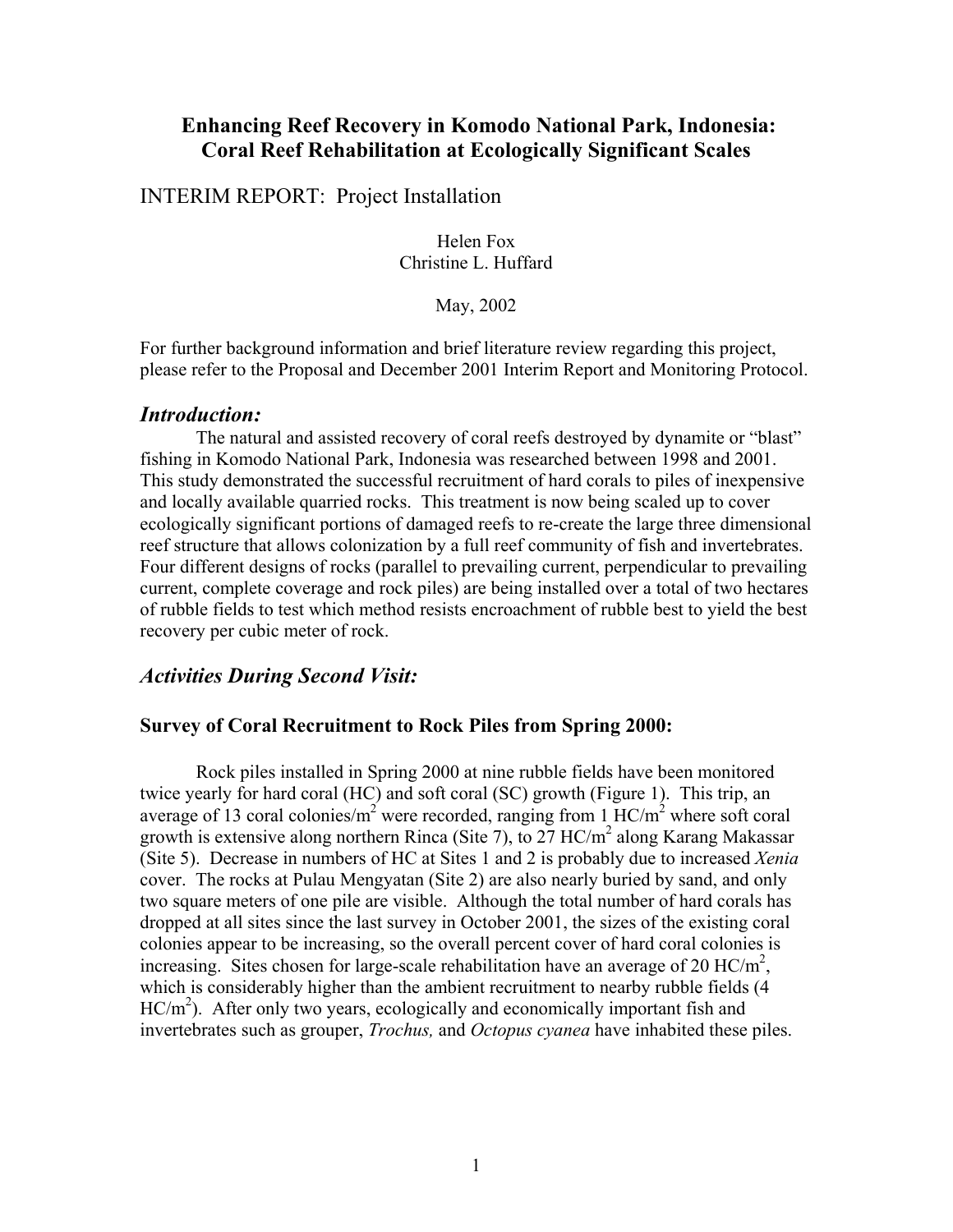

**Firgure 1.** Average numbers of scleractinian recruits per square meter to large  $(0.5\text{-}2\text{m}^2)$ rock piles within the first two years based on six 1x1 m quadrats at each of nine rubble field sites in Komodo National Park. For site locations see Figure 1 in the December 2001 report.

### **Installation of New Rock Piles**

#### **Socialization:**

The appearance of large piles and rows of rocks on rubble fields in KNP has sparked both curiosity and skepticism of people in Labuan Bajo. Supposed reasons for the rock treatments include abalone farming by TNC. Fishermen wonder whether it's safe to drive their boats near or over them.Although people think positively of the rehabilitation project when informed, they express their strong desire for The Nature Conservancy to increase communication with the public. Ron has prepared a one-page information sheet about the project to be translated into Bahasa Indonesia to be distributed throughout the park. A local TV station is preparing a short piece with Andreas that will include underwater video of the rock piles.

 An informal meeting was held with Andreas and Yusuf to discuss the project's progress, difficulties, and goals. Socialization is the primary concern. They also wish to give a small tip to volunteer divers who help arrange rock piles and thus reduce number of speedboat days necessary to complete the arrangement.

#### **Installation Process:**

After the initial visit and review of rock installation in December 2001, recommendations were made to make the process more efficient, and many of these suggestions have been implemented or modified. Yusuf places a float on the location where the rocks should be unloaded, and the TNC speedboat helps the cargo boat anchor in two or more places to minimize drift from the target area. A snorkeler ensures that no coral or previous treatments are being damaged by this process. The TNK divers and speedboat often wait 1.5-3 hours at the site as the rocks are unloaded. A snorkeler and sometimes the speedboat help the cargo boat alter position as often as every ten minutes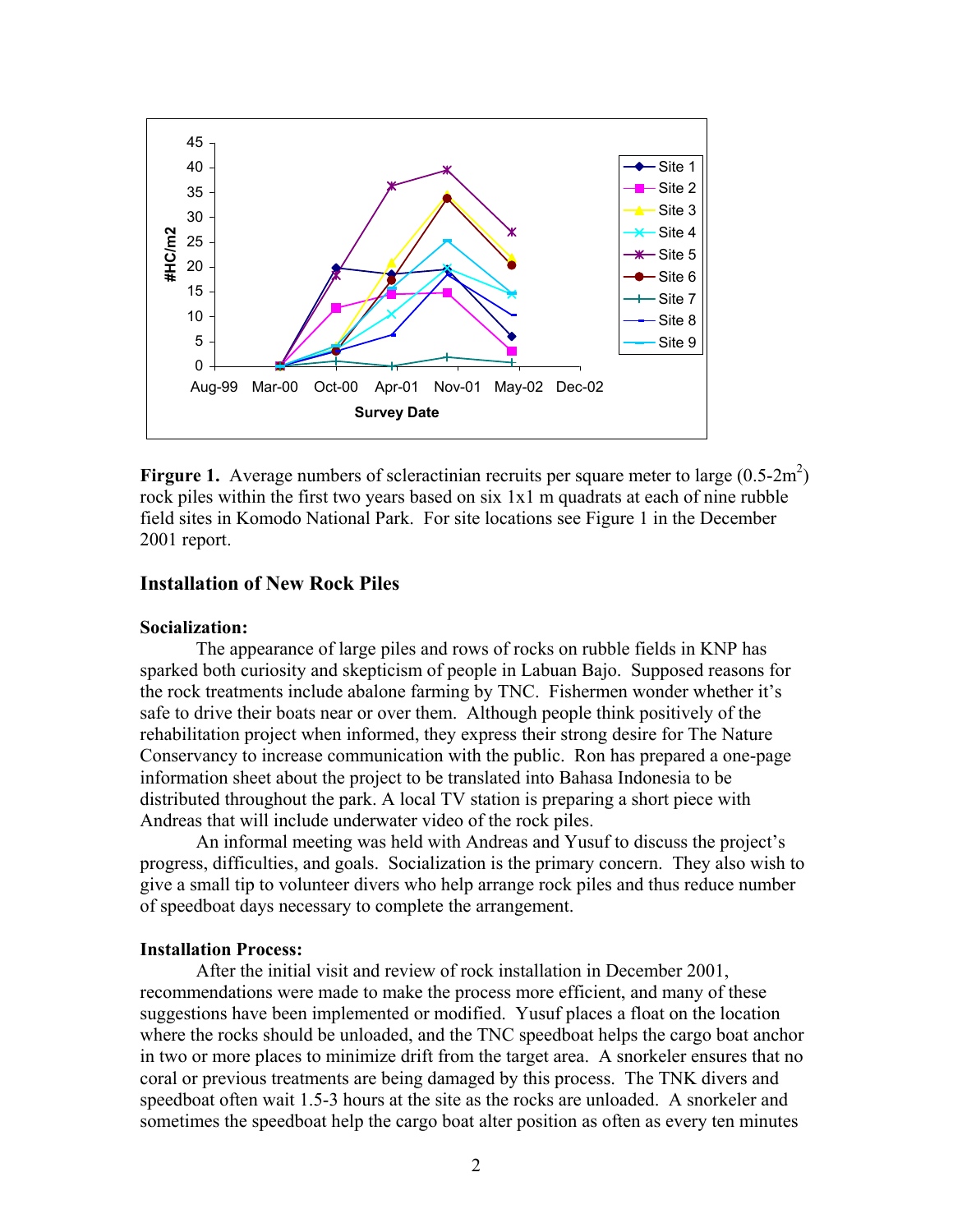to streamline the rock-dropping process. If the rocks are unloaded properly and currents aren't too strong, four to five divers (two TNK plus two to three volunteers) can usually arrange 13 trucks of rocks in one dive. Four to six boat/diver days are needed to install each treatment. More dives are needed to arrange the rock piles and fewer dives are needed to arrange the complete coverage.

#### **Placement**

In general, the rocks are being installed next to the appropriate bamboo stakes according to the original plan. Exceptions are the rock piles and rows perpendicular to current in Padar, which has been discussed with Yusuf. Divers will be able to shift some of the rock rows, and shallower rock piles will be added. Future installations should continue to place rocks in the marked areas with the goal to continue (but not injure) the nearby live coral cover, a concept that was discussed during a meeting with Andreas and Yusuf, who have been coordinating the project.

#### **Placement of treatments on slopes, in strong current, or on old rubble**

One of the biggest challenges faced while rehabilitating blasted reef is the stabilization of existing rubble, a problem that is particularly difficult on steep slopes or in strong currents. Because slopes provide easy boat access to shallow reefs, a large portion of blasted reefs are on slopes, so it is important to find out which rehabilitation treatments work best on this aspect. Blasted reefs with strong tidal currents are challenging cases for conservation and rehabilitation because existing rubble not only rolls and prohibits new growth, it shifts and can bury or undercut nearby live coral. Treatments at sites with a steep slope (such as Karang Makassar) or high current (such as Padar) will help determine which treatments are most stable on a blanket of rubble, which resist encroachment of shifting rubble dunes, and which best reduces undercutting of nearby coral.

At Karang Makassar, the deepest rows of rock parallel to the current have already started to merge together. The heavy treatment appears to be sliding on the unstable rubble down the steep slope, and it will be interesting to see whether or not the rocks form a large stable row at some point. However, at Gililawadarat, the rows perpendicular to the current extend down a steep slope to 30 feet and appear to be maintaining shape. All configurations on slopes should be mapped on a regular basis, perhaps once or twice a year, with particular attention to depth.

Padar has the strongest currents of all of the rehabilitations sites, and also has good larval supply. Thus, this site is a logical place to assess treatment of high current sites with potential for rehabilitation. Large (about 1m tall) ridges of rubble shift and bury coral. Although soft coral appears to offer some stability to the shallower live reef, it is being undercut by erosion of rubble along the edge. Rubble and sand has started to build up (about 0.3m deep) next to some rock piles around the perimeter of the 25m x 25m treatment. However, current seemed noticeably weaker to divers between rock piles, and this treatment may form a refuge from currents that should continue to modify local flow (perhaps further enhancing coral settlement) once corals are established and heterogeneous structure increases.

Some concern was expressed that rubble might be too "old" to rehabilitate. Unfortunately, there is not an established method of judging rubble field age, other than weathering of rubble, and there are no existing comparisons or time lines. Although there has been blasting in Komodo for approximately 50 years and many reefs have probably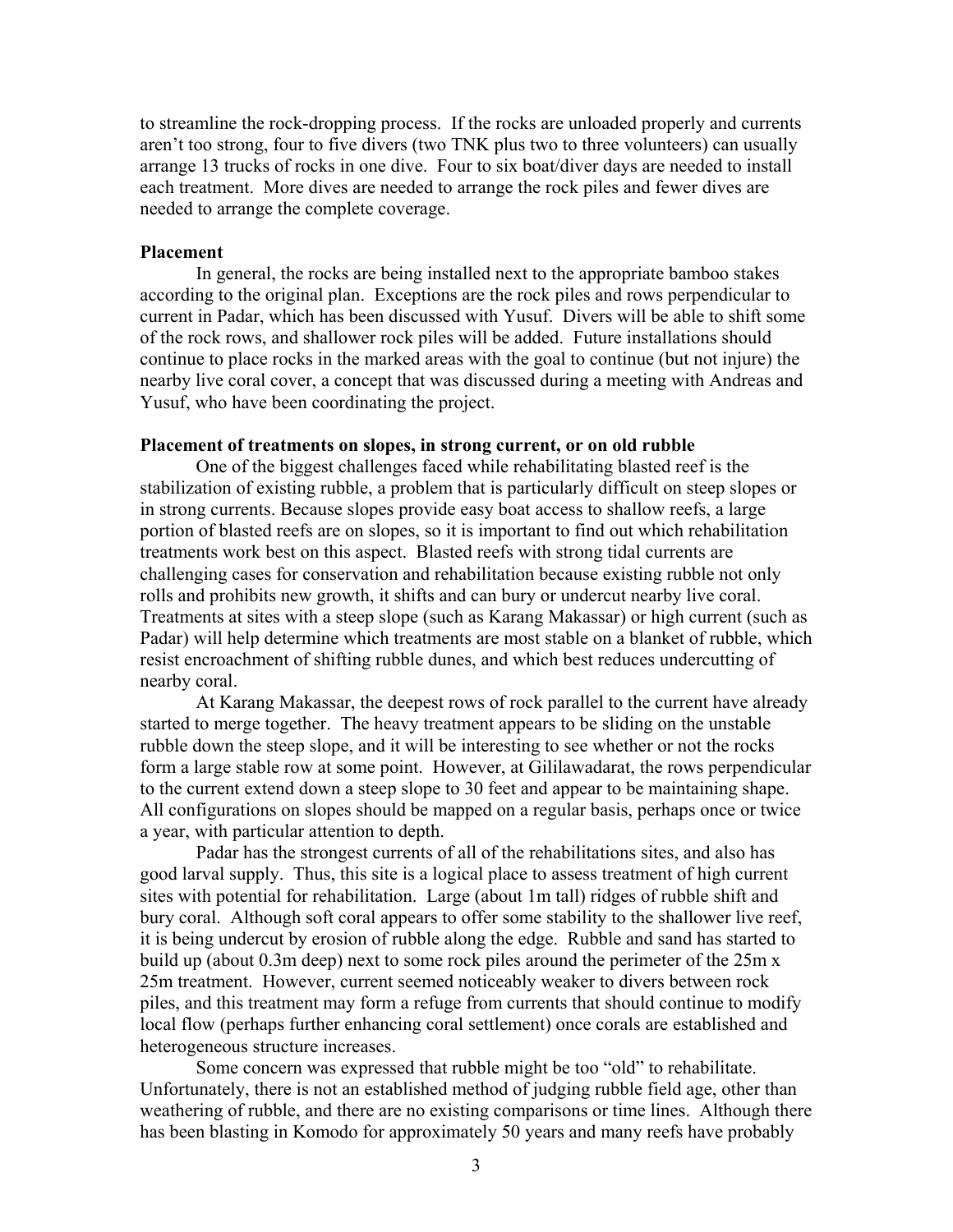been blasted all along, the blasting history of most sites is unknown. Most recent blast sites (such as those at Nusa Kode or at Tatawa Kecil, which are blasted since there's still reef and therefore fish there) are relatively small craters that are not amenable to the large-scale cargo-boat installation of rehabilitation treatments. Furthermore, given the current patterns, old rubble can easily move over new rubble. Also, as was determined in studies at North Sulawesi following blast craters of known age, the newly-blasted rubble doesn't look much different from the rubble in Komodo, other than that having less coralline algae. Therefore, it seems unlikely that a rubble field of new rubble would necessarily recover any faster or slower than one of older rubble. However, if there is only tiny rubble and sand (like at Pulau Mengyatan, Site 2), rehabilitation efforts are likely to be unsuccessful, as evidenced by the sharp drop in numbers of colonies on the Spring 2000 rock piles at that site.

## **Review of rocks already installed:**

The rocks installed as of the end of May 2002, with the dates of installation, are given below in Table 1. The total number of trucks of rocks delivered to a site is given in parentheses.

**Table 1.** Dates of rocks installed at each site. Total number of trucks of rocks installed is given in parentheses. \* Denotes treatments that were considered completed but should be extended with more rocks to meet original size goals.

|               | Rock Piles       | Complete          | Rows           | Rows                     |
|---------------|------------------|-------------------|----------------|--------------------------|
|               |                  | Coverage          | Parallel to    | perpendicular            |
|               |                  |                   | current        | to current               |
| Papagarang    |                  | $12/8/2001$ ;     |                | $4/23$ , $5/6$ , $5/8$ , |
|               |                  | $3/10$ , $3/22$ , |                | 5/28/2002(51)            |
|               |                  | $4/9/2002$ (43)*  |                |                          |
| Padar         | 12/12/2001;      |                   | 3/8,           |                          |
|               | $3/3$ , $3/20$ , |                   | 3/20,5/18,     |                          |
|               | 3/25, 4/7,       |                   | 5/20,          |                          |
|               | 4/21/2002        |                   | 5/22/2002      |                          |
|               | $(65)^*$         |                   | (62)           |                          |
| Gililawadarat | 4/15, 4/29,      |                   |                | 12/4,                    |
|               | 5/14/2002        |                   |                | 12/10/2001;              |
|               | (39)             |                   |                | 4/5, 5/4,                |
|               |                  |                   |                | 5/16/2002                |
|               |                  |                   |                | $(45)^{*}$               |
| Karang        |                  | 4/17, 4/19, 5/3,  | 12/6,          |                          |
| Makassar      |                  | $5/16$ ,          | $12/14/2001$ , |                          |
|               |                  | 5/30/2002         | 3/6, 3/18,     |                          |
|               |                  | $(62)*$           | 4/3/2002       |                          |
|               |                  |                   | (55)           |                          |

# **Treatment sizes**

Maps of rocks installed (except perpendicular rows at Padar) have been prepared to monitor both initial placement as well as integrity of shape once established (Figures 2 and 3). A map of the rows perpendicular to the current at Padar was not prepared because of time constraints and because the rows may be shifted. Close-up figures that include specific dimensions of rocks appear at the end of this text as Appendices.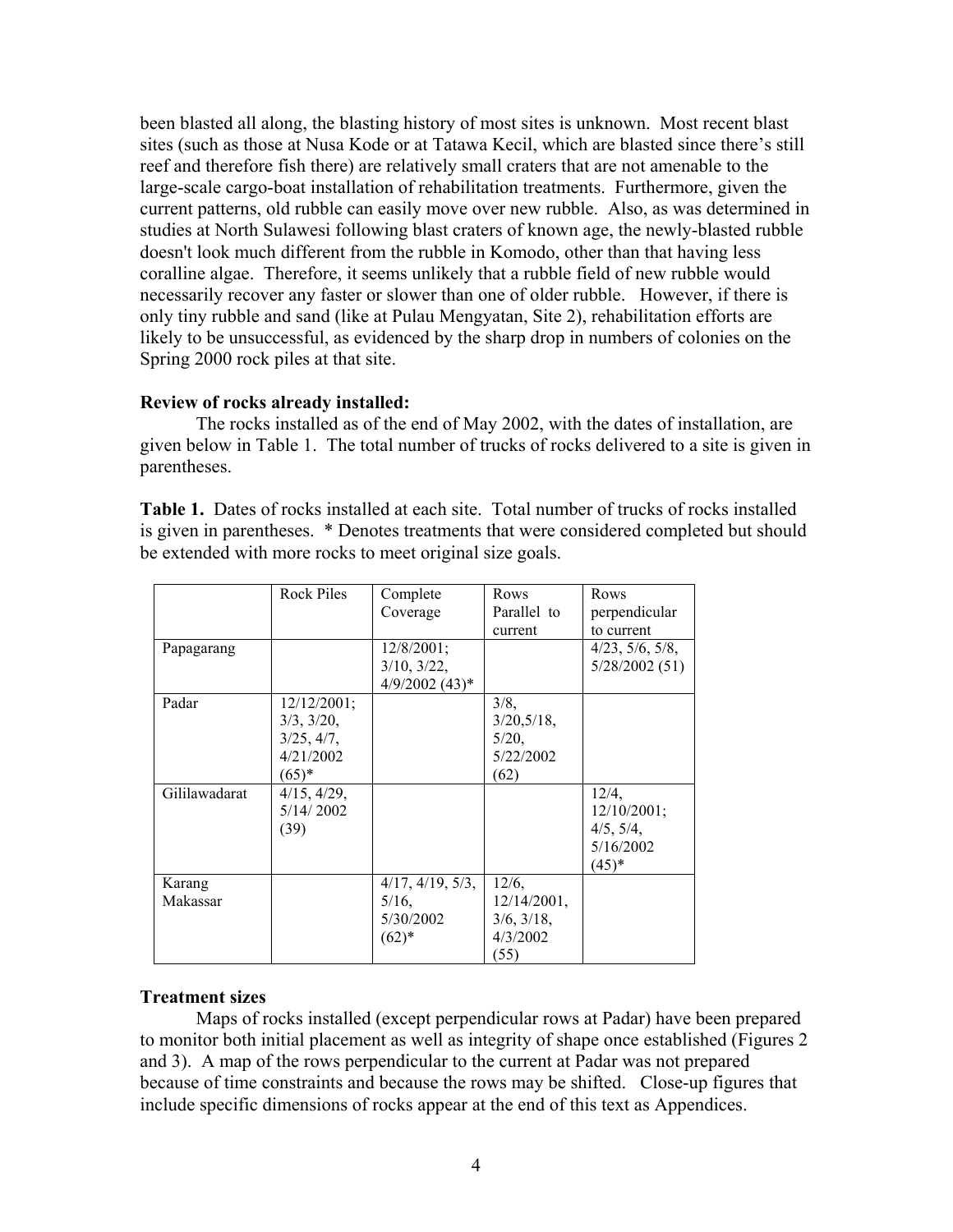"Completed" treatments installed so far are smaller than target coverage and have received fewer than the 60-70 allotted truckloads of rocks (Table 2). Rows are shorter and piles are fewer than planned. Installation priority should be given to completing these arrangements as soon as possible to minimize damage to the new colonizing community. Timely installation is also necessary so that colonization rates can be monitored consistently.

**Table 2.** Dimensions of treatments compared to target dimensions. Numbers in yellow are current treatment dimensions. Numbers in blue are total square meters that should be added to meet original size goals. See plan maps to determine where to extend.

| Location                 | Design              | Length          | <b>Width</b>    | <b>Total</b> | <b>Site Totals</b> |
|--------------------------|---------------------|-----------------|-----------------|--------------|--------------------|
| Padar Utara              | full coverage       | 15              | 11              | 165          |                    |
| Padar Utara              | Piles               | 80              | 20              | 1600         |                    |
|                          |                     | 25              | 25              | 625          | 975                |
| lPadar Utara             | parallel spurs      | 30              | 25              | 750          |                    |
| Padar Utara              | perpendicular spurs | 30              | 25              | 750          |                    |
| <b>TOTAL PADAR</b>       |                     |                 |                 |              | 3265               |
| Papagarang S.            | full coverage       | 12.5            | 12              | 150          |                    |
|                          |                     | 13              | $\overline{7}$  | 91           | 59                 |
| Papagarang S.            | Piles               | 35              | 35              | 1225         |                    |
| Papagarang S.            | parallel spurs      | 20              | 20              | 400          |                    |
| Papagarang S.            | perpendicular spurs | 20              | 20              | 400          |                    |
|                          |                     | $\overline{20}$ | 15              | 300          | 100                |
| <b>TOTAL PAPAGARANG</b>  |                     |                 |                 |              | 2175               |
| Gililawadarat            | full coverage       | 20              | 10              | 200          |                    |
| Gililawadarat            | <b>Piles</b>        | 80              | 15              | 1200         |                    |
|                          |                     | 50              | 15              | 750          | 450                |
| Gililawadarat            | parallel spurs      | 50              | 15              | 750          |                    |
| Gililawadarat            | perpendicular spurs | 50              | 15              | 750          |                    |
|                          |                     | 50              | 13              | 650          | 100                |
| <b>TOTAL GILILAWA</b>    |                     |                 |                 |              | 2900               |
| Karang Makassar          | full coverage       | 10              | 20              | 200          |                    |
|                          |                     | 10              | 10              | 100          | 100                |
| Karang Makassar          | Piles               | 50              | 30              | 1500         |                    |
| Karang Makassar          | parallel spurs      | 25              | 30              | 750          |                    |
| Karang Makassar          | perpendicular spurs | 25              | 30              | 750          |                    |
|                          |                     | 20 <sub>2</sub> | 20 <sub>2</sub> | 400          | 350                |
| <b>TOTAL K. MAKASSAR</b> |                     |                 |                 |              |                    |
| <b>GRAND TOTAL</b>       |                     |                 |                 |              | 11540              |

### **Qualitative Description of Rock Colonization:**

 Algae and animals have already started to colonize rocks that were installed less than five months ago. A few small hard coral recruits are already visible on rock piles at Padar, and qualitative assessment of rocks at other sites revealed the presence of coralline algae, turf algae and tunicates. Non-diver stationary video was taken at treatments installed in December 2001 (Gililawadarat- parallel to current; Karang Makassar-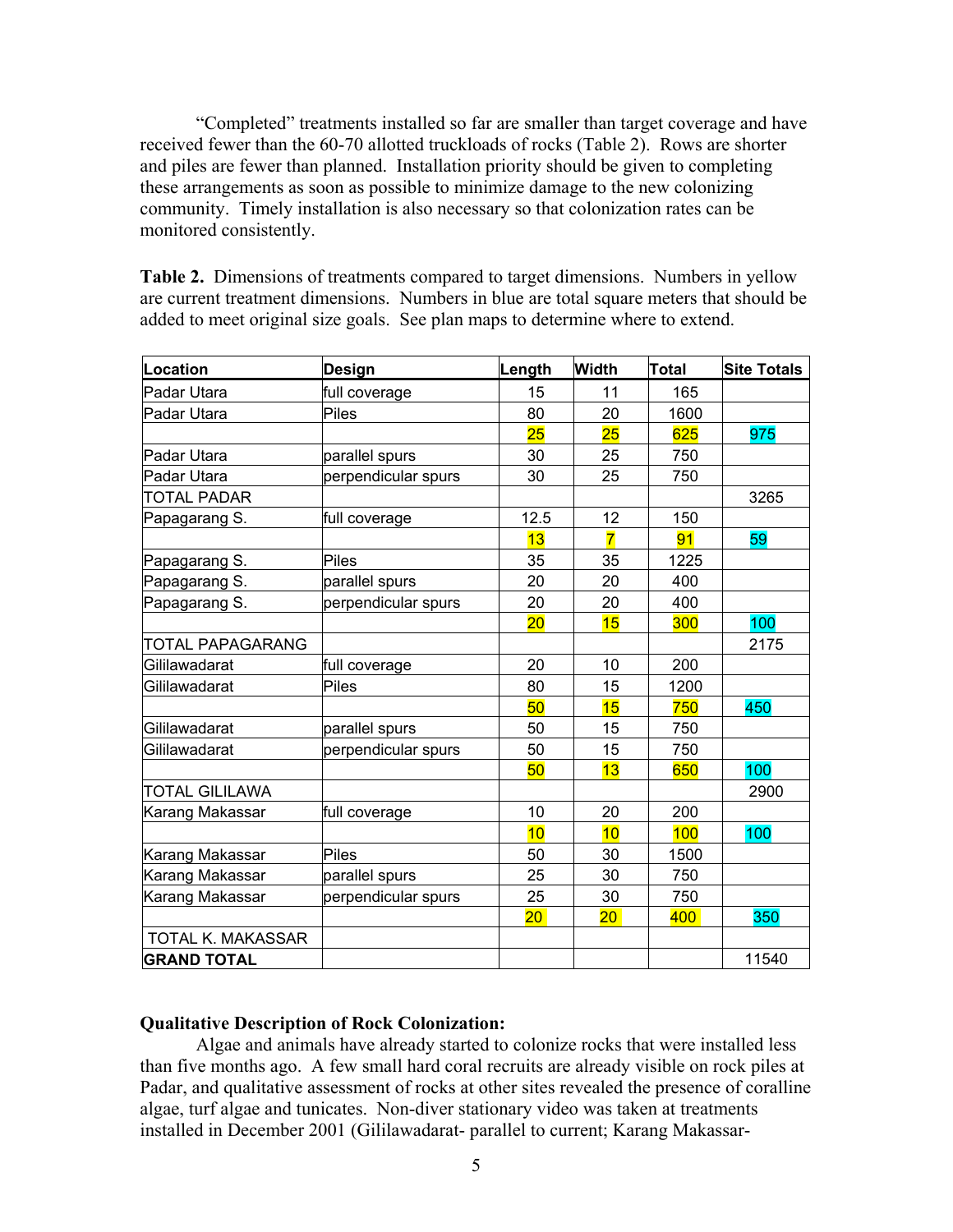perpendicular to the current; Padar- rock piles; Papagarang- complete coverage) as well as on nearby untreated rubble. Each comparison showed higher fish numbers and diversity at the rocks than around the rubble. Fish on rubble fields (primarily small schools of parrotfish and surgeonfish) appeared transient. Fish at rock treatments, on the other hand, spent more time in the frame and some appear to be using the rocks as refuge. Fish observed include grouper, damselfish, surgeonfish, parrotfish, Moorish idols, anthias, *Chromis*, and fusiliers.



 Figure 2. Rocks already installed Papagarang (top) and Padar (bottom- missing rock rows perpendicular to the current) by May 2002. Please see Appendix 1 for close-up views and dimensions.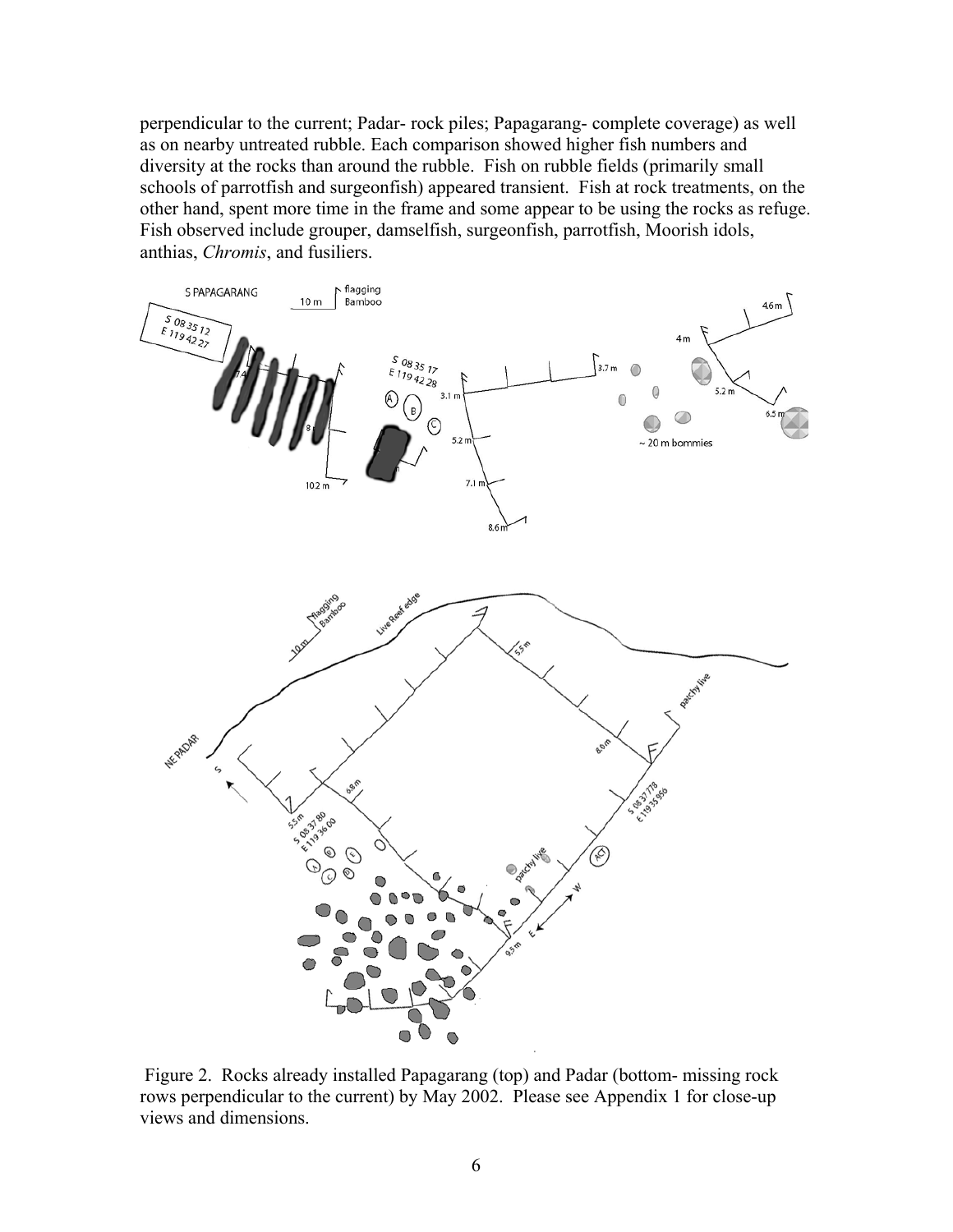

Figure 3. Rocks already installed at Gililawadarat (top) and Karang Makassar (bottom) by May 2002. Please see Appendices 2-4 for close-up views and dimensions.

# *Expenses (Boat Use, Trucks and Exchange Rates)*

The Indonesian Rupiah has strengthened (now 8,800 Rp/USD up from 10,000 Rp/USD in December 2001), which reduces the spending power of the project by over ten percent (loss of about \$4800). The target cost for the cargo boat (1.5million Rp/ day) has not been met because of rising fuel costs. A boat has been located that drops 250 truckloads per month (10 trips of 12 or 13 trucks each) for 2 million Rp per trip. Given this current arrangement, the rocks will be installed after seven months rather than twelve, and some of the funds lost to exchange rate and boat costs are recovered (although the project will still cost about an additional \$2000 from the calculations in December 2001). However, this still leaves a "cushion" and it is not anticipated that the project will go over budget.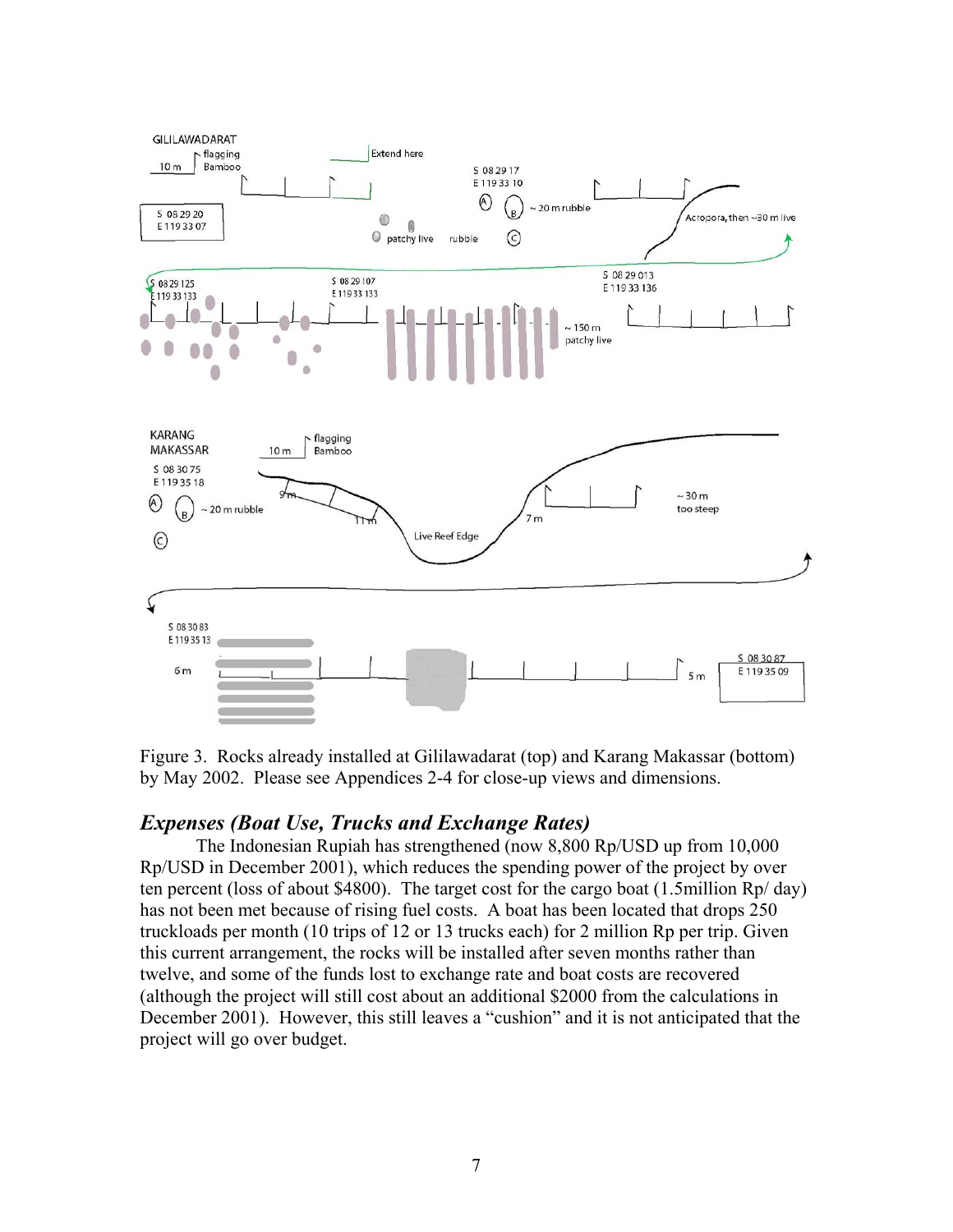Appendix 1: Papagarang: Rows or rocks perpendicular to prevailing current and complete rock coverage. All treatments here are between 0.75-1m high.



|                        | Figure 3.1: Close-up map of rows and complete coverage showing distances (m) |  |  |
|------------------------|------------------------------------------------------------------------------|--|--|
| between rows and depth |                                                                              |  |  |

|  |  |  | Table 3.1: Dimensions of rows and complete coverage (m) are given in the table below |
|--|--|--|--------------------------------------------------------------------------------------|
|  |  |  |                                                                                      |

|                        | A        |      | ⌒                   |      |                                 |      |                       |
|------------------------|----------|------|---------------------|------|---------------------------------|------|-----------------------|
| Length                 | 13.8     | 13.7 | 13.2                | 15.7 | 12.1                            | 12.6 | 13.0                  |
| Width<br>$({\rm top})$ | ◠<br>4.1 | 1.6  | $\overline{ }$<br>. | 1.4  | $\overline{\phantom{0}}$<br>1.1 | 2.0  | $\sim$ $\sim$<br>تك . |
| Width<br>(bottom)      | 1.8      | 1.J  | 1.8                 | 1.J  | 1.1                             | 1.4  | 6.5                   |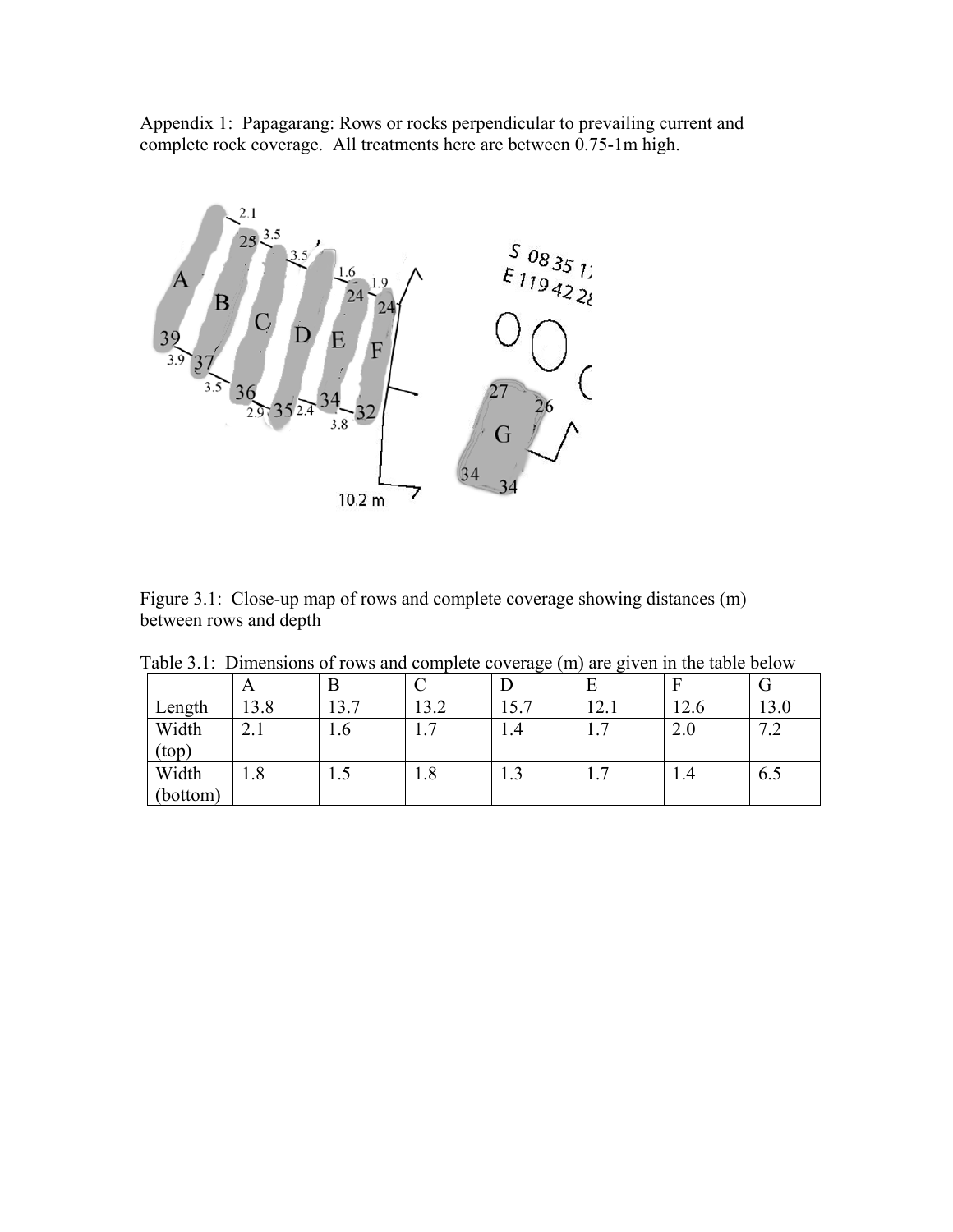Appendix 2: Gililawadarat Rock Piles (batu gunung)



Figure 2.1: Close-up map of rock piles showing distances (m) between rock piles and depth

| Twore $\Xi$ . Beinvisions of phose (iii) and depths (it) of four phose are $\Xi$ for in the more octor. |      |             |                          |      |      |      |      |                |      |      |      |      |      |      |      |      |      |      |
|---------------------------------------------------------------------------------------------------------|------|-------------|--------------------------|------|------|------|------|----------------|------|------|------|------|------|------|------|------|------|------|
|                                                                                                         |      |             | ◡                        |      | Ε    | Е    |      |                |      |      | A    | .,   | М    |      |      |      |      | R    |
| Length                                                                                                  |      | $\angle 60$ |                          | 2.80 | 2.40 | 3.00 | 2.90 | 1.30           | 3.00 | 2.90 | 2.80 | 2.40 | 1.70 | 2.30 | 3.30 | 3.60 | 2.40 | 2.40 |
| Width                                                                                                   |      | 2.40        | 2.10                     | 1.80 | 2.70 | 3.90 | 2.70 | 3.90           | 2.40 | 2.70 | 2.70 | 1.80 | 1.70 | 2.10 | 3.10 | 3.20 | 2.10 | 1.70 |
| Height                                                                                                  | 0.85 |             | 0.85                     | 1.10 | 0.90 | 1.40 | 0.95 | 1 <sub>0</sub> | 0.70 | 0.95 | 0.75 | 0.70 | 0.70 | 0.70 | 0.90 | 0.85 | 0.70 | 0.60 |
| Depth                                                                                                   |      |             | $\overline{\phantom{0}}$ | 12   | 14   | 14   | 20   | 20             | 30   | 1 O  |      | 20   | 19   |      |      | ◢    | 29   | 21   |

Table 2.1: Dimensions of piles (m) and depths (ft) of rock piles are given in the table below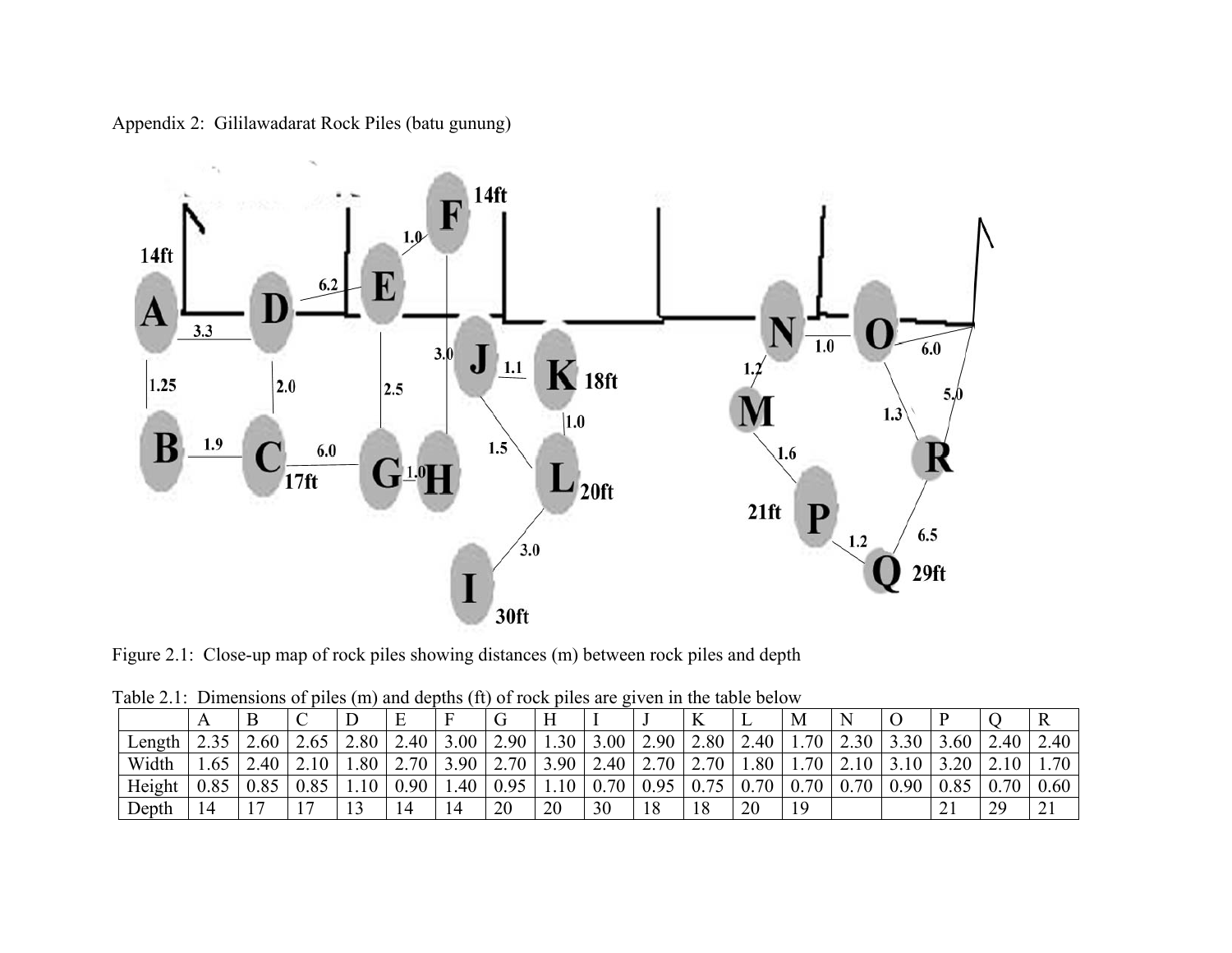

Appendix 3: Gililawadarat Spur and Groove Perpendicular to the prevailing current

Figure 3.1: Close-up map of rows of rocks. Depths (large numbers at the top and bottom of rows) and distances (m) between rows are shown.

| $10000$ $3.1$ , D $11101101010$ of 10 $1000$ $1111$ |      |                                   |              |                                  |                                  |               |      |                                        |           |                          |
|-----------------------------------------------------|------|-----------------------------------|--------------|----------------------------------|----------------------------------|---------------|------|----------------------------------------|-----------|--------------------------|
|                                                     |      |                                   | ◡            |                                  | -                                |               |      | $\bf{H}$                               |           |                          |
| $\text{Length}$                                     | 10.9 | 12.7                              | 9.0          | 10.1                             | O <sub>7</sub><br>$\mathbf{O}$ . | 10.0          | 12.4 | 122<br>$1 \mathcal{L}$ , $\mathcal{L}$ | 10.7      | $\overline{\phantom{a}}$ |
| Width<br>(top)                                      | 1.9  | 1.9                               | $\sim$ .1    | $\overline{ }$<br>$\mathbf{1}$ . | 1.8                              | د. ۷          |      | 2.0                                    | 1.8       | $\perp$ . $\cup$         |
| Width<br>(bottom)                                   | 1.9  | $\sim$ $\sim$<br>$\overline{2}$ . | ົ່າ<br>ر . ے | $\sim$<br>1.3                    | $\mathbf{1} \cdot \mathbf{1}$    | -<br>$\sim$ . | 1.4  | $\mathcal{L}$ .4                       | $\perp$ . | 2.0                      |

Table 3.1: Dimensions of rows (m)